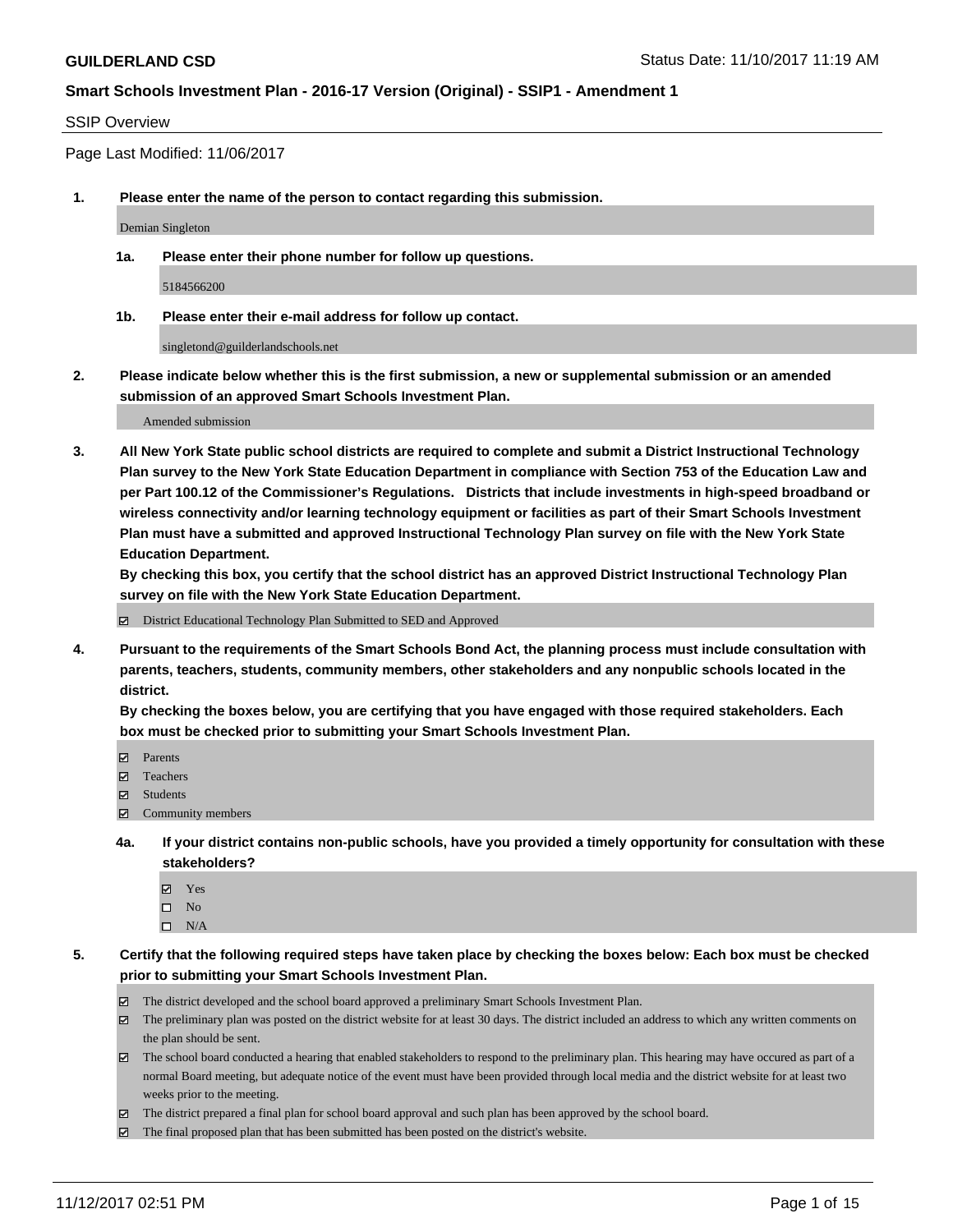SSIP Overview

Page Last Modified: 11/06/2017

**5a. Please upload the proposed Smart Schools Investment Plan (SSIP) that was posted on the district's website, along with any supporting materials. Note that this should be different than your recently submitted Educational Technology Survey. The Final SSIP, as approved by the School Board, should also be posted on the website and remain there during the course of the projects contained therein.**

GCSDSSIPFinalDraft (2).pdf

**5b. Enter the webpage address where the final Smart Schools Investment Plan is posted. The Plan should remain posted for the life of the included projects.**

http://www.guilderlandschools.org/district/newsarchive/1516/040816smartschools.cfm

**6. Please enter an estimate of the total number of students and staff that will benefit from this Smart Schools Investment Plan based on the cumulative projects submitted to date.**

5,400

**7. An LEA/School District may partner with one or more other LEA/School Districts to form a consortium to pool Smart Schools Bond Act funds for a project that meets all other Smart School Bond Act requirements. Each school district participating in the consortium will need to file an approved Smart Schools Investment Plan for the project and submit a signed Memorandum of Understanding that sets forth the details of the consortium including the roles of each respective district.**

 $\Box$  The district plans to participate in a consortium to partner with other school district(s) to implement a Smart Schools project.

**8. Please enter the name and 6-digit SED Code for each LEA/School District participating in the Consortium.**

| <b>Partner LEA/District</b> | <b>ISED BEDS Code</b> |
|-----------------------------|-----------------------|
| (No Response)               | (No Response)         |

**9. Please upload a signed Memorandum of Understanding with all of the participating Consortium partners.**

(No Response)

**10. Your district's Smart Schools Bond Act Allocation is:**

\$2,096,732

**11. Enter the budget sub-allocations by category that you are submitting for approval at this time. If you are not budgeting SSBA funds for a category, please enter 0 (zero.) If the value entered is \$0, you will not be required to complete that survey question.**

|                                              | Sub-<br>Allocations |
|----------------------------------------------|---------------------|
| <b>School Connectivity</b>                   |                     |
|                                              | 15,066              |
| <b>Connectivity Projects for Communities</b> | $\overline{0}$      |
| Classroom Technology                         | $\overline{0}$      |
| Pre-Kindergarten Classrooms                  | 0                   |
| Replace Transportable Classrooms             | $\mathbf 0$         |
| <b>High-Tech Security Features</b>           | $\overline{0}$      |
| Totals:                                      | 15,066              |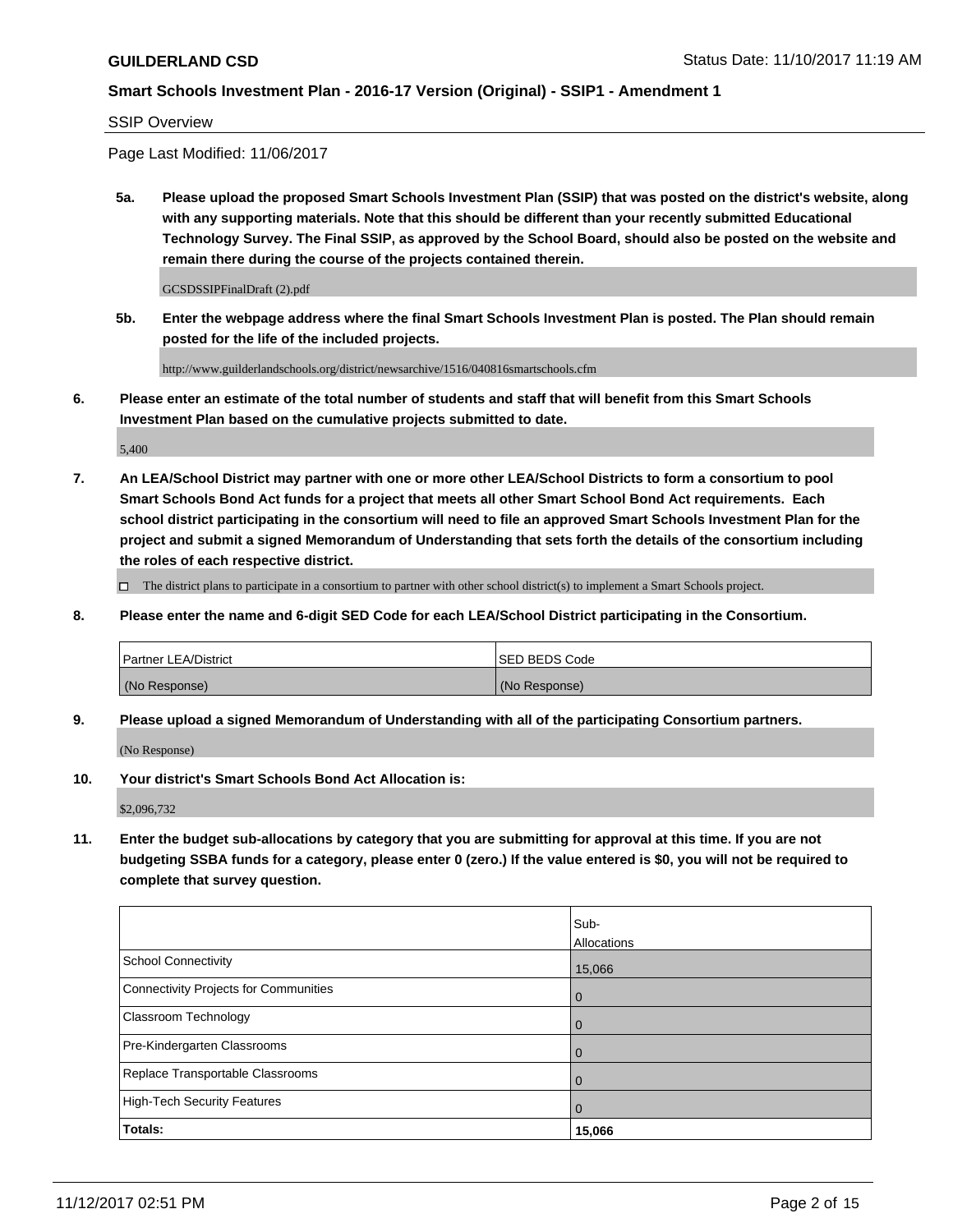#### School Connectivity

Page Last Modified: 11/06/2017

- **1. In order for students and faculty to receive the maximum benefit from the technology made available under the Smart Schools Bond Act, their school buildings must possess sufficient connectivity infrastructure to ensure that devices can be used during the school day. Smart Schools Investment Plans must demonstrate that:**
	- **sufficient infrastructure that meets the Federal Communications Commission's 100 Mbps per 1,000 students standard currently exists in the buildings where new devices will be deployed, or**
	- **is a planned use of a portion of Smart Schools Bond Act funds, or**
	- **is under development through another funding source.**

**Smart Schools Bond Act funds used for technology infrastructure or classroom technology investments must increase the number of school buildings that meet or exceed the minimum speed standard of 100 Mbps per 1,000 students and staff within 12 months. This standard may be met on either a contracted 24/7 firm service or a "burstable" capability. If the standard is met under the burstable criteria, it must be:**

**1. Specifically codified in a service contract with a provider, and**

**2. Guaranteed to be available to all students and devices as needed, particularly during periods of high demand, such as computer-based testing (CBT) periods.**

**Please describe how your district already meets or is planning to meet this standard within 12 months of plan submission.**

(No Response)

**1a. If a district believes that it will be impossible to meet this standard within 12 months, it may apply for a waiver of this requirement, as described on the Smart Schools website. The waiver must be filed and approved by SED prior to submitting this survey.**

**2. Connectivity Speed Calculator (Required)**

|                         | I Number of<br><b>Students</b> | Multiply by<br>100 Kbps | Divide by 1000   Current Speed<br>to Convert to<br>Required<br>Speed in Mb | lin Mb           | Expected<br>Speed to be<br>Attained Within   Required<br>12 Months | <b>Expected Date</b><br>When<br>Speed Will be<br><b>Met</b> |
|-------------------------|--------------------------------|-------------------------|----------------------------------------------------------------------------|------------------|--------------------------------------------------------------------|-------------------------------------------------------------|
| <b>Calculated Speed</b> |                                | 0                       | (No<br>Response)                                                           | (No<br>Response) | (No<br>Response)                                                   | (No<br>Response)                                            |

## **3. Describe how you intend to use Smart Schools Bond Act funds for high-speed broadband and/or wireless connectivity projects in school buildings.**

**\*\*This amendment reflects changes to more current access points from those proposed when original plans/quotes were developed. The items being removed are those that will be replaced with the more current access points. The original plans included now obsolete access points due to the long delays in approval of SSBA projects. Those items will no longer be supported and need to be replaced with more current access points as proposed in this amendment.**

**4. Describe the linkage between the district's District Instructional Technology Plan and the proposed projects. (There should be a link between your response to this question and your response to Question 1 in Part E. Curriculum and Instruction "What are the district's plans to use digital connectivity and technology to improve teaching and learning?)**

(No Response)

 $\Box$  By checking this box, you are certifying that the school district has an approved waiver of this requirement on file with the New York State Education Department.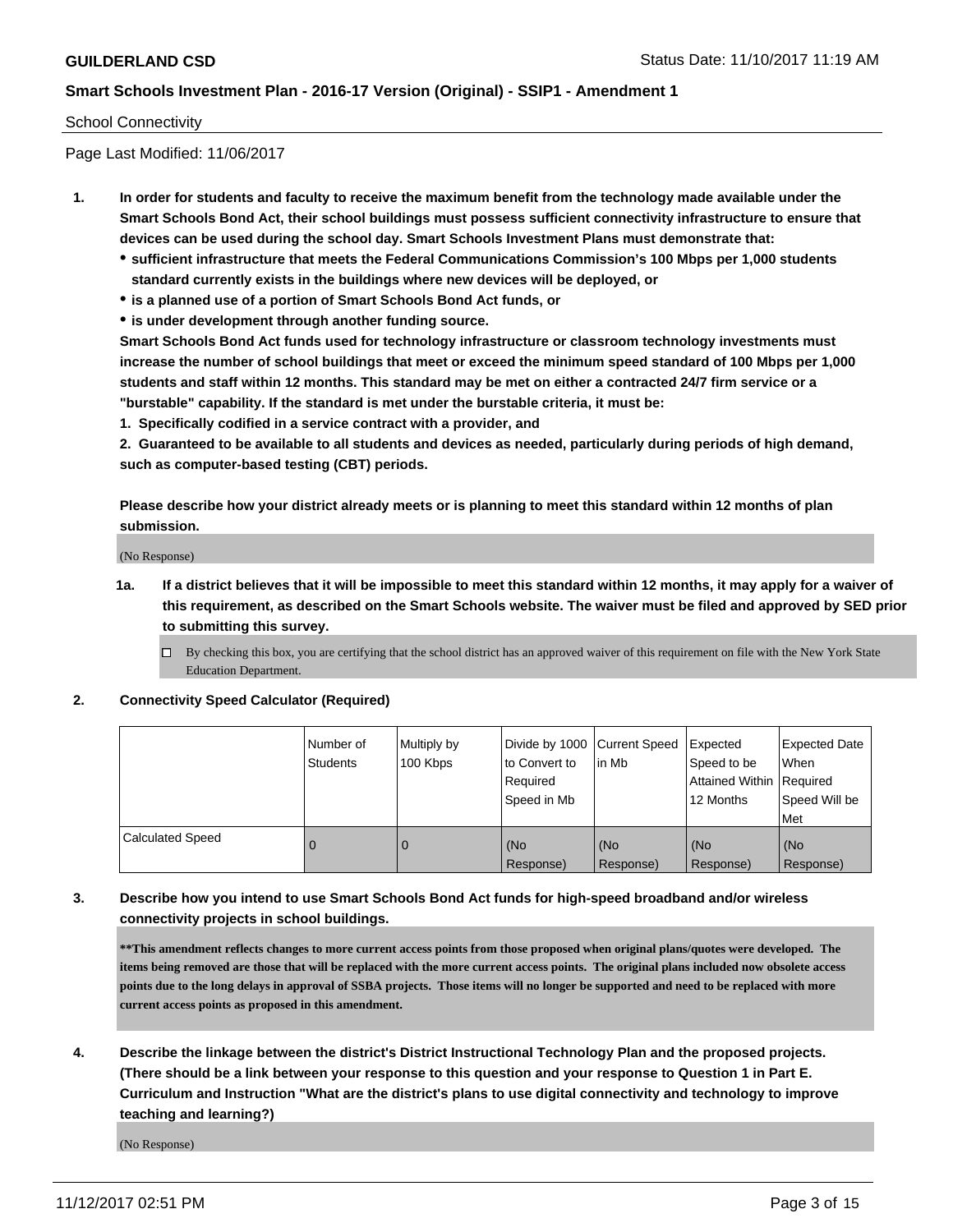#### School Connectivity

Page Last Modified: 11/06/2017

**5. If the district wishes to have students and staff access the Internet from wireless devices within the school building, or in close proximity to it, it must first ensure that it has a robust Wi-Fi network in place that has sufficient bandwidth to meet user demand.**

**Please describe how you have quantified this demand and how you plan to meet this demand.**

(No Response)

**6. As indicated on Page 5 of the guidance, the Office of Facilities Planning will have to conduct a preliminary review of all capital projects, including connectivity projects.**

**Please indicate on a separate row each project number given to you by the Office of Facilities Planning.**

| <b>Project Number</b> |  |
|-----------------------|--|
| 01-08-02-06-7-999-BA1 |  |

**7. Certain high-tech security and connectivity infrastructure projects may be eligible for an expedited review process as determined by the Office of Facilities Planning.**

**Was your project deemed eligible for streamlined review?**

Yes

- **7a. Districts that choose the Streamlined Review Process will be required to certify that they have reviewed all installations with their licensed architect or engineer of record and provide that person's name and license number. The licensed professional must review the products and proposed method of installation prior to implementation and review the work during and after completion in order to affirm that the work was codecompliant, if requested.**
	- I certify that I have reviewed all installations with a licensed architect or engineer of record.
- **8. Include the name and license number of the architect or engineer of record.**

| Name               | License Number |
|--------------------|----------------|
| Daniel D. Woodside | 28237          |

**9. If you are submitting an allocation for School Connectivity complete this table. Note that the calculated Total at the bottom of the table must equal the Total allocation for this category that you entered in the SSIP Overview overall budget.** 

|                                                   | Sub-<br><b>Allocation</b> |
|---------------------------------------------------|---------------------------|
| Network/Access Costs                              | 15,066                    |
| Outside Plant Costs                               | (No Response)             |
| <b>School Internal Connections and Components</b> | (No Response)             |
| Professional Services                             | (No Response)             |
| Testing                                           | (No Response)             |
| <b>Other Upfront Costs</b>                        | (No Response)             |
| <b>Other Costs</b>                                | (No Response)             |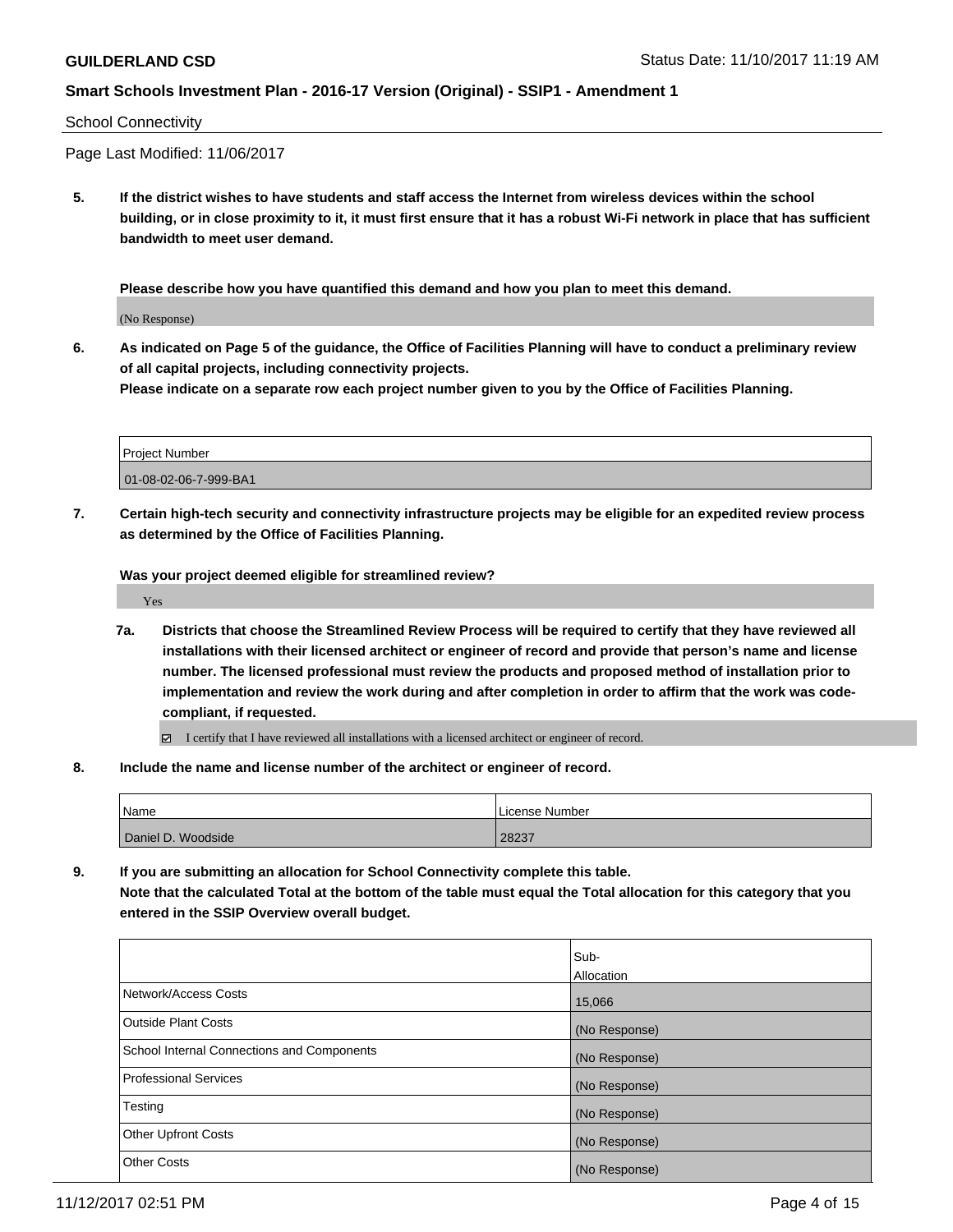School Connectivity

Page Last Modified: 11/06/2017

|          | Sub-       |
|----------|------------|
|          | Allocation |
| 'Totals: | 15,066     |

**10. Please detail the type, quantity, per unit cost and total cost of the eligible items under each sub-category. This is especially important for any expenditures listed under the "Other" category. All expenditures must be eligible for tax-exempt financing to be reimbursed through the SSBA. Sufficient detail must be provided so that we can verify this is the case. If you have any questions, please contact us directly through smartschools@nysed.gov. NOTE: Wireless Access Points should be included in this category, not under Classroom Educational Technology, except those that will be loaned/purchased for nonpublic schools.**

| Select the allowable expenditure                           | Item to be purchased | Quantity | Cost per Item | <b>Total Cost</b> |
|------------------------------------------------------------|----------------------|----------|---------------|-------------------|
| type.                                                      |                      |          |               |                   |
| Repeat to add another item under                           |                      |          |               |                   |
| each type.                                                 |                      |          |               |                   |
| AIRONET 11AC CAP W/CleanAIR<br>Network/Access Costs        |                      | $-93$    | 499           | $-46.407$         |
| Cisco Access Point Wave 2 802.11ac<br>Network/Access Costs |                      | l 93     | 661           | 61,473            |
| W2 AP w/CA; 4x4:3; Int Ant; 2xGbE B                        |                      |          |               |                   |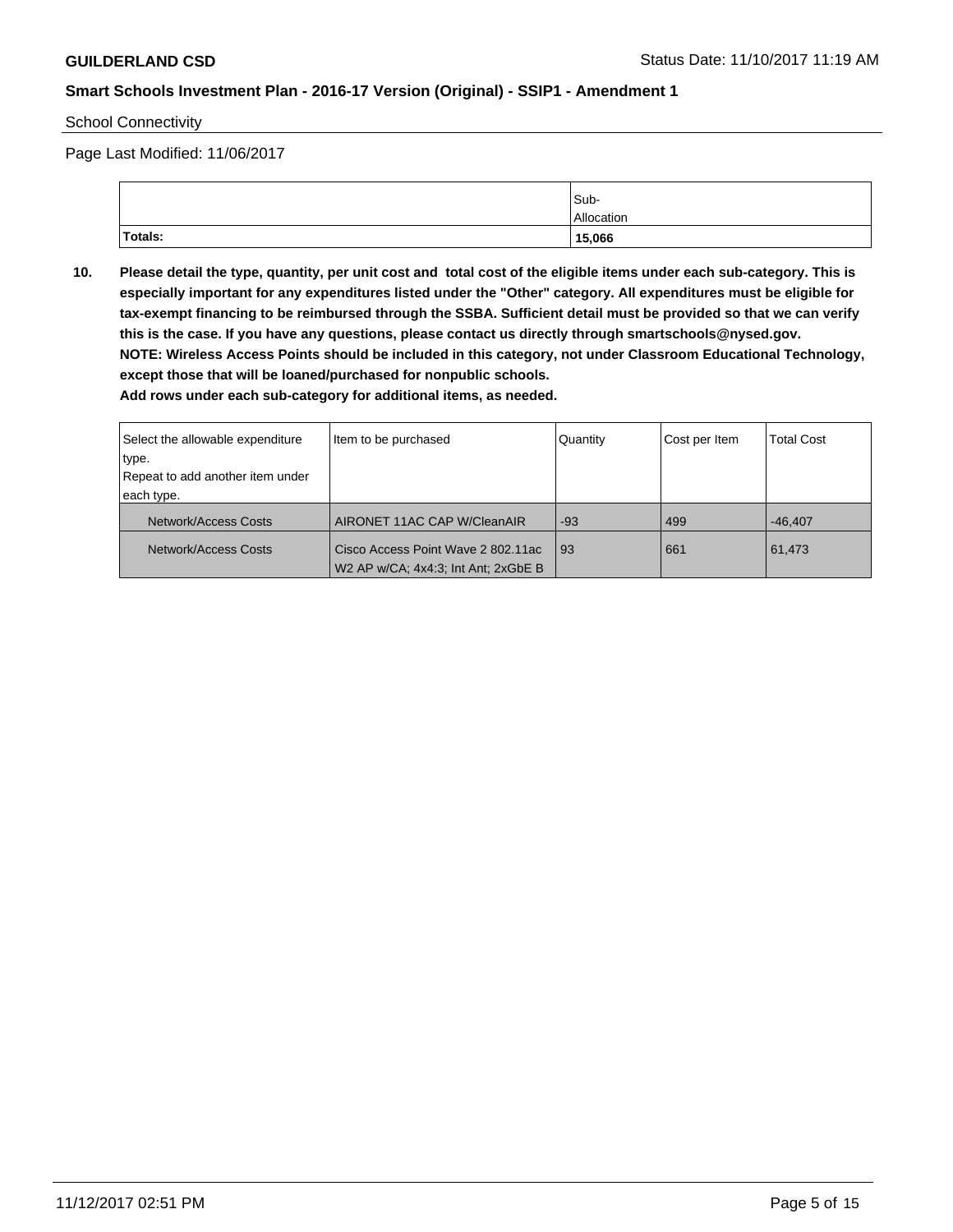Community Connectivity (Broadband and Wireless)

Page Last Modified: 10/27/2017

**1. Describe how you intend to use Smart Schools Bond Act funds for high-speed broadband and/or wireless connectivity projects in the community.**

(No Response)

**2. Please describe how the proposed project(s) will promote student achievement and increase student and/or staff access to the Internet in a manner that enhances student learning and/or instruction outside of the school day and/or school building.**

(No Response)

- **3. Community connectivity projects must comply with all the necessary local building codes and regulations (building and related permits are not required prior to plan submission).**
	- $\Box$  I certify that we will comply with all the necessary local building codes and regulations.
- **4. Please describe the physical location of the proposed investment.**

(No Response)

**5. Please provide the initial list of partners participating in the Community Connectivity Broadband Project, along with their Federal Tax Identification (Employer Identification) number.**

| <b>Project Partners</b> | l Federal ID # |
|-------------------------|----------------|
| (No Response)           | (No Response)  |

**6. If you are submitting an allocation for Community Connectivity, complete this table. Note that the calculated Total at the bottom of the table must equal the Total allocation for this category that you entered in the SSIP Overview overall budget.**

|                                    | Sub-Allocation |
|------------------------------------|----------------|
| Network/Access Costs               | (No Response)  |
| <b>Outside Plant Costs</b>         | (No Response)  |
| <b>Tower Costs</b>                 | (No Response)  |
| <b>Customer Premises Equipment</b> | (No Response)  |
| <b>Professional Services</b>       | (No Response)  |
| Testing                            | (No Response)  |
| <b>Other Upfront Costs</b>         | (No Response)  |
| <b>Other Costs</b>                 | (No Response)  |
| Totals:                            | 0              |

**7. Please detail the type, quantity, per unit cost and total cost of the eligible items under each sub-category. This is especially important for any expenditures listed under the "Other" category. All expenditures must be capital-bond eligible to be reimbursed through the SSBA. If you have any questions, please contact us directly through smartschools@nysed.gov.**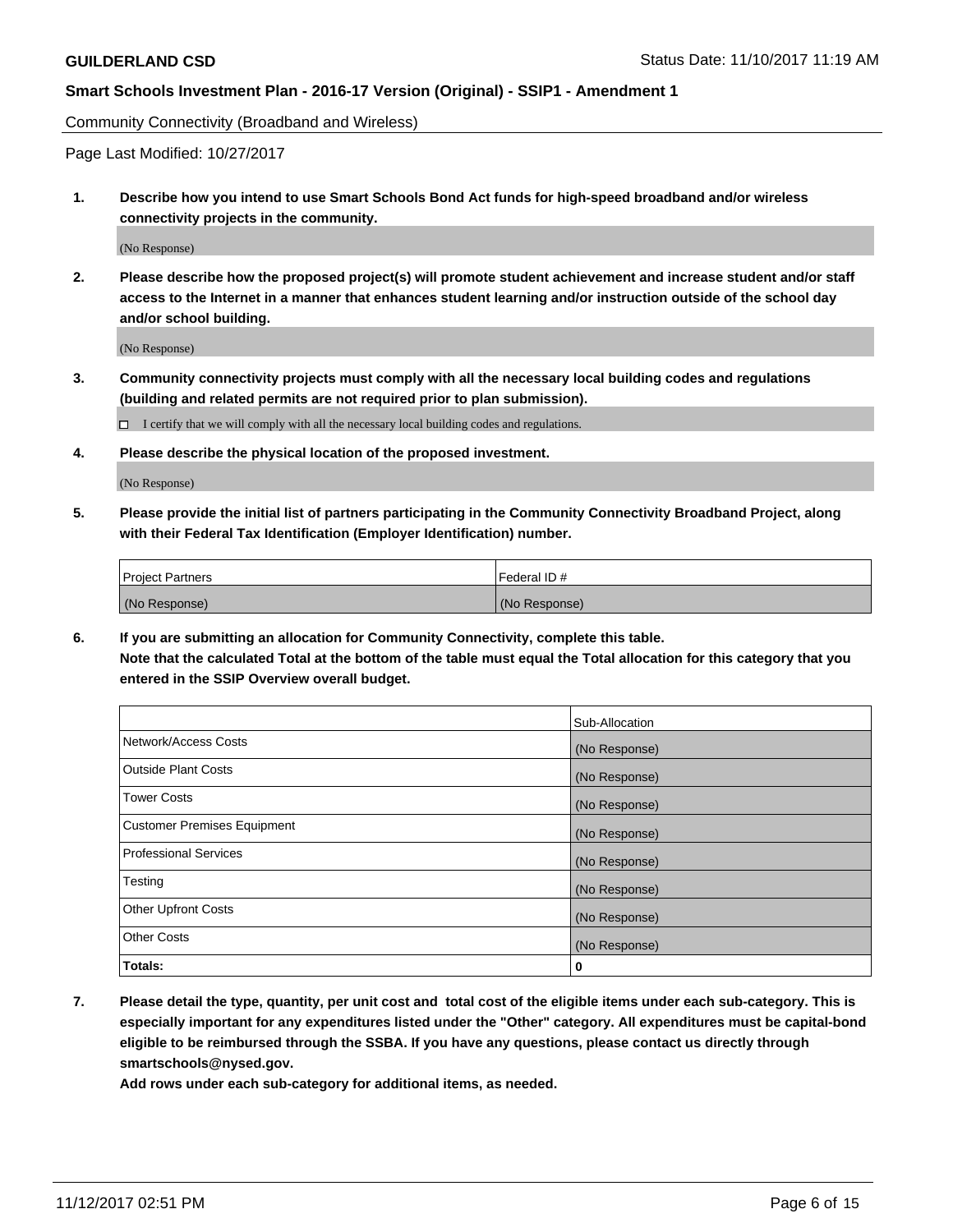Community Connectivity (Broadband and Wireless)

Page Last Modified: 10/27/2017

| Select the allowable expenditure<br>type.<br>Repeat to add another item under | Item to be purchased | Quantity      | Cost per Item | <b>Total Cost</b> |
|-------------------------------------------------------------------------------|----------------------|---------------|---------------|-------------------|
| each type.                                                                    |                      |               |               |                   |
| (No Response)                                                                 | (No Response)        | (No Response) | (No Response) | (No Response)     |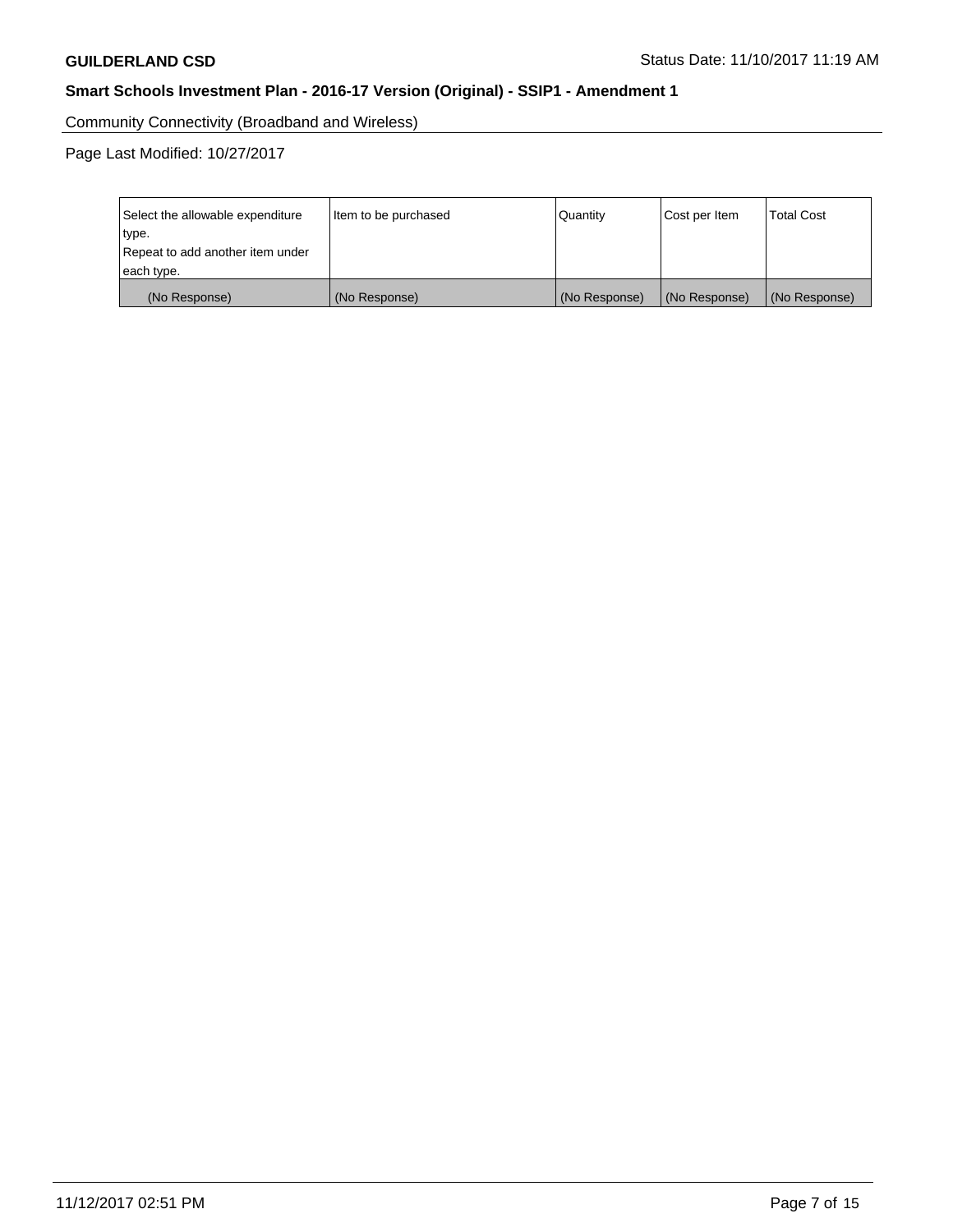#### Classroom Learning Technology

Page Last Modified: 10/27/2017

**1. In order for students and faculty to receive the maximum benefit from the technology made available under the Smart Schools Bond Act, their school buildings must possess sufficient connectivity infrastructure to ensure that devices can be used during the school day. Smart Schools Investment Plans must demonstrate that sufficient infrastructure that meets the Federal Communications Commission's 100 Mbps per 1,000 students standard currently exists in the buildings where new devices will be deployed, or is a planned use of a portion of Smart Schools Bond Act funds, or is under development through another funding source.**

**Smart Schools Bond Act funds used for technology infrastructure or classroom technology investments must increase the number of school buildings that meet or exceed the minimum speed standard of 100 Mbps per 1,000 students and staff within 12 months. This standard may be met on either a contracted 24/7 firm service or a "burstable" capability. If the standard is met under the burstable criteria, it must be:**

**1. Specifically codified in a service contract with a provider, and**

**2. Guaranteed to be available to all students and devices as needed, particularly during periods of high demand, such as computer-based testing (CBT) periods.**

**Please describe how your district already meets or is planning to meet this standard within 12 months of plan submission.**

(No Response)

- **1a. If a district believes that it will be impossible to meet this standard within 12 months, it may apply for a waiver of this requirement, as described on the Smart Schools website. The waiver must be filed and approved by SED prior to submitting this survey.**
	- $\Box$  By checking this box, you are certifying that the school district has an approved waiver of this requirement on file with the New York State Education Department.
- **2. Connectivity Speed Calculator (Required)**

|                         | Number of<br><b>Students</b> | Multiply by<br>100 Kbps | Divide by 1000 Current Speed<br>to Convert to<br>Reauired<br>Speed in Mb | l in Mb          | Expected<br>Speed to be<br>Attained Within   Required<br>12 Months | Expected Date<br>When<br>Speed Will be<br>Met |
|-------------------------|------------------------------|-------------------------|--------------------------------------------------------------------------|------------------|--------------------------------------------------------------------|-----------------------------------------------|
| <b>Calculated Speed</b> | (No<br>Response)             | (No Response)           | (No<br>Response)                                                         | (No<br>Response) | (No<br>Response)                                                   | (No<br>Response)                              |

**3. If the district wishes to have students and staff access the Internet from wireless devices within the school building, or in close proximity to it, it must first ensure that it has a robust Wi-Fi network in place that has sufficient bandwidth to meet user demand.**

**Please describe how you have quantified this demand and how you plan to meet this demand.**

(No Response)

**4. All New York State public school districts are required to complete and submit an Instructional Technology Plan survey to the New York State Education Department in compliance with Section 753 of the Education Law and per Part 100.12 of the Commissioner's Regulations.**

**Districts that include educational technology purchases as part of their Smart Schools Investment Plan must have a submitted and approved Instructional Technology Plan survey on file with the New York State Education Department.**

By checking this box, you are certifying that the school district has an approved Instructional Technology Plan survey on file with the New York State Education Department.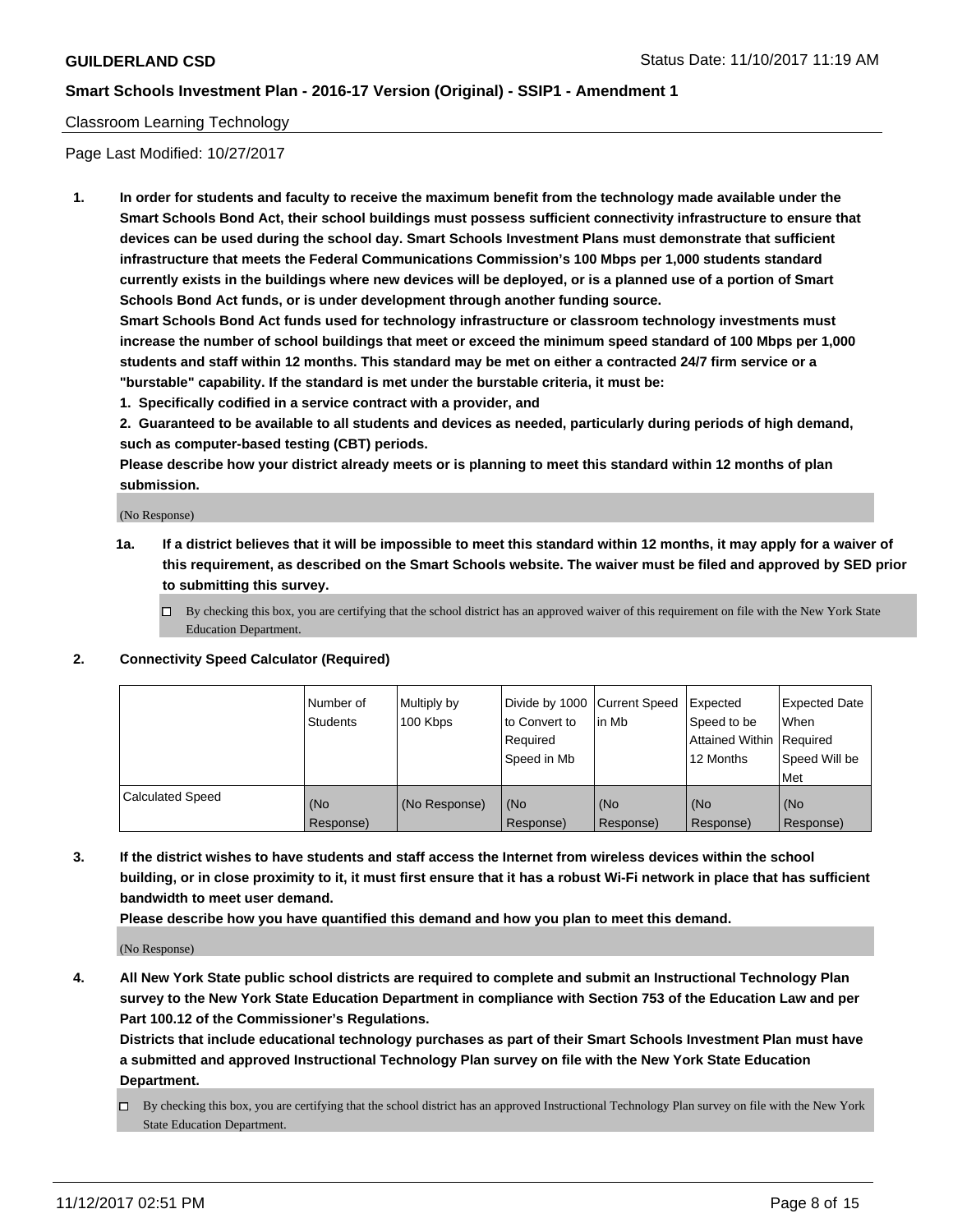#### Classroom Learning Technology

Page Last Modified: 10/27/2017

**5. Describe the devices you intend to purchase and their compatibility with existing or planned platforms or systems. Specifically address the adequacy of each facility's electrical, HVAC and other infrastructure necessary to install and support the operation of the planned technology.**

(No Response)

- **6. Describe how the proposed technology purchases will:**
	- **> enhance differentiated instruction;**
	- **> expand student learning inside and outside the classroom;**
	- **> benefit students with disabilities and English language learners; and**
	- **> contribute to the reduction of other learning gaps that have been identified within the district.**

**The expectation is that districts will place a priority on addressing the needs of students who struggle to succeed in a rigorous curriculum. Responses in this section should specifically address this concern and align with the district's Instructional Technology Plan (in particular Question 2 of E. Curriculum and Instruction: "Does the district's instructional technology plan address the needs of students with disabilities to ensure equitable access to instruction, materials and assessments?" and Question 3 of the same section: "Does the district's instructional technology plan address the provision of assistive technology specifically for students with disabilities to ensure access to and participation in the general curriculum?"**

(No Response)

**7. Where appropriate, describe how the proposed technology purchases will enhance ongoing communication with parents and other stakeholders and help the district facilitate technology-based regional partnerships, including distance learning and other efforts.**

(No Response)

**8. Describe the district's plan to provide professional development to ensure that administrators, teachers and staff can employ the technology purchased to enhance instruction successfully.**

**Note: This response should be aligned and expanded upon in accordance with your district's response to Question 1 of F. Professional Development of your Instructional Technology Plan: "Please provide a summary of professional development offered to teachers and staff, for the time period covered by this plan, to support technology to enhance teaching and learning. Please include topics, audience and method of delivery within your summary."**

(No Response)

- **9. Districts must contact the SUNY/CUNY teacher preparation program that supplies the largest number of the district's new teachers to request advice on innovative uses and best practices at the intersection of pedagogy and educational technology.**
	- By checking this box, you certify that you have contacted the SUNY/CUNY teacher preparation program that supplies the largest number of your new teachers to request advice on these issues.
	- **9a. Please enter the name of the SUNY or CUNY Institution that you contacted.**

(No Response)

**9b. Enter the primary Institution phone number.**

(No Response)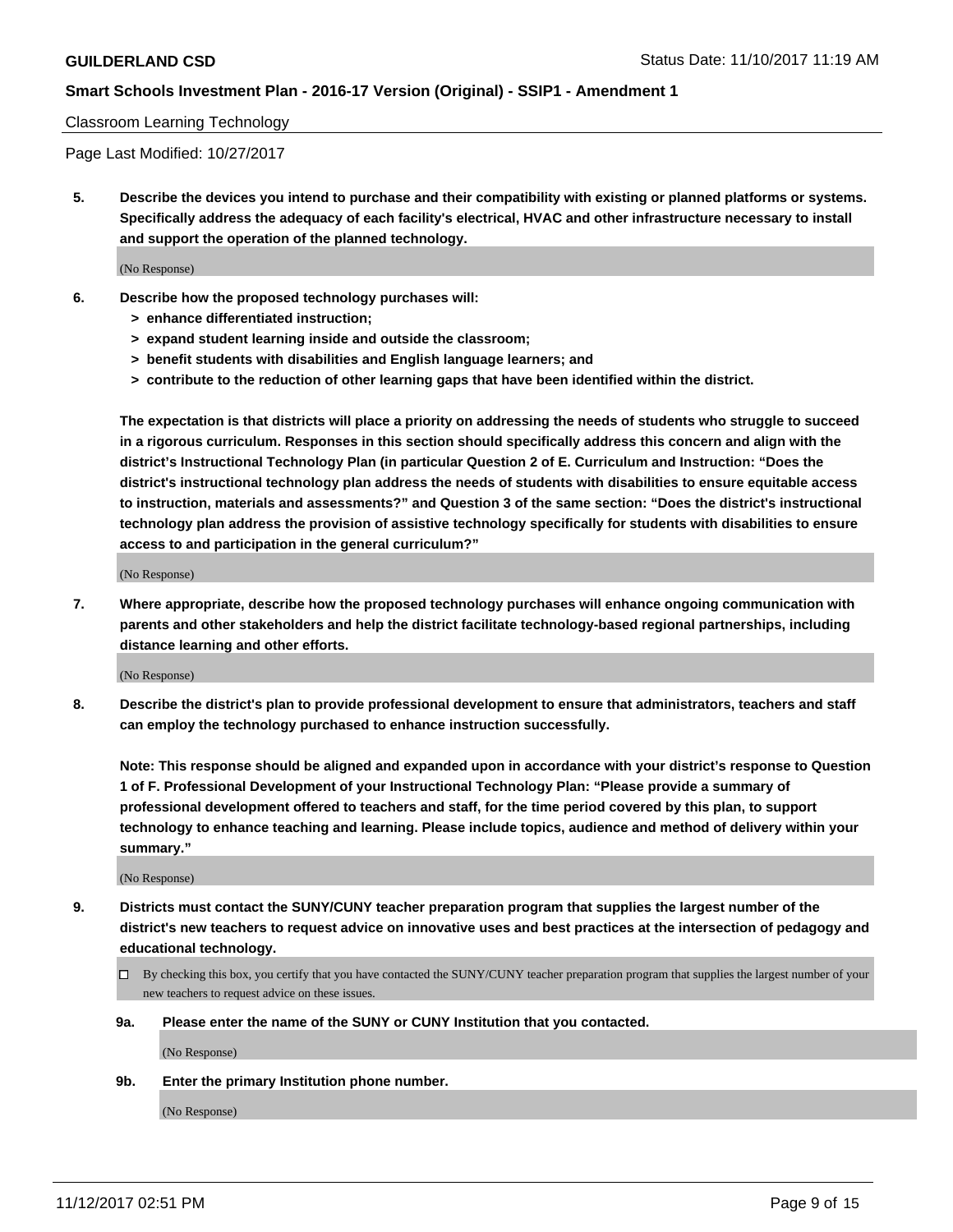Classroom Learning Technology

Page Last Modified: 10/27/2017

**9c. Enter the name of the contact person with whom you consulted and/or will be collaborating with on innovative uses of technology and best practices.**

(No Response)

**10. A district whose Smart Schools Investment Plan proposes the purchase of technology devices and other hardware must account for nonpublic schools in the district.**

**Are there nonpublic schools within your school district?**

Yes

 $\square$  No

**11. Nonpublic Classroom Technology Loan Calculator**

**The Smart Schools Bond Act provides that any Classroom Learning Technology purchases made using Smart Schools funds shall be lent, upon request, to nonpublic schools in the district. However, no school district shall be required to loan technology in amounts greater than the total obtained and spent on technology pursuant to the Smart Schools Bond Act and the value of such loan may not exceed the total of \$250 multiplied by the nonpublic school enrollment in the base year at the time of enactment.**

**See:**

**http://www.p12.nysed.gov/mgtserv/smart\_schools/docs/Smart\_Schools\_Bond\_Act\_Guidance\_04.27.15\_Final.pdf.**

|                                       | 1. Classroom   | l 2. Public   | 3. Nonpublic | l 4. Sum of | 15. Total Per                                                                                 | 6. Total       |
|---------------------------------------|----------------|---------------|--------------|-------------|-----------------------------------------------------------------------------------------------|----------------|
|                                       | Technology     | Enrollment    | Enrollment   | Public and  | Pupil Sub-                                                                                    | Nonpublic Loan |
|                                       | Sub-allocation | $(2014 - 15)$ | $(2014-15)$  | l Nonpublic | allocation                                                                                    | Amount         |
|                                       |                |               |              | Enrollment  |                                                                                               |                |
| Calculated Nonpublic Loan<br>  Amount |                |               |              |             | (No Response)   (No Response)   (No Response)   (No Response)   (No Response)   (No Response) |                |

**12. To ensure the sustainability of technology purchases made with Smart Schools funds, districts must demonstrate a long-term plan to maintain and replace technology purchases supported by Smart Schools Bond Act funds. This sustainability plan shall demonstrate a district's capacity to support recurring costs of use that are ineligible for Smart Schools Bond Act funding such as device maintenance, technical support, Internet and wireless fees, maintenance of hotspots, staff professional development, building maintenance and the replacement of incidental items. Further, such a sustainability plan shall include a long-term plan for the replacement of purchased devices and equipment at the end of their useful life with other funding sources.**

 $\Box$  By checking this box, you certify that the district has a sustainability plan as described above.

**13. Districts must ensure that devices purchased with Smart Schools Bond funds will be distributed, prepared for use, maintained and supported appropriately. Districts must maintain detailed device inventories in accordance with generally accepted accounting principles.**

By checking this box, you certify that the district has a distribution and inventory management plan and system in place.

**14. If you are submitting an allocation for Classroom Learning Technology complete this table. Note that the calculated Total at the bottom of the table must equal the Total allocation for this category that you entered in the SSIP Overview overall budget.**

|                         | Sub-Allocation |
|-------------------------|----------------|
| Interactive Whiteboards | (No Response)  |
| Computer Servers        | (No Response)  |
| Desktop Computers       | (No Response)  |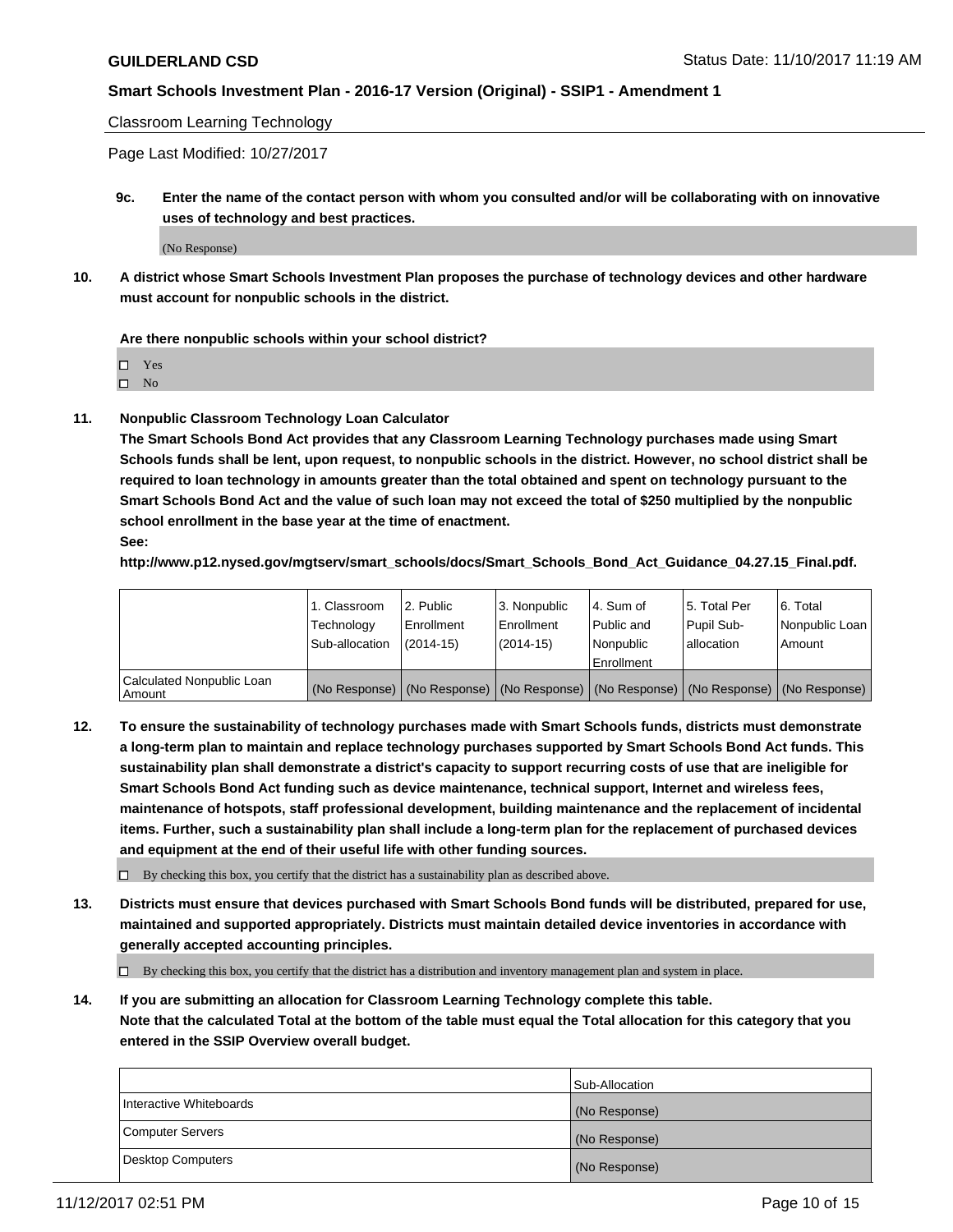#### Classroom Learning Technology

Page Last Modified: 10/27/2017

|                         | Sub-Allocation |
|-------------------------|----------------|
| <b>Laptop Computers</b> | (No Response)  |
| <b>Tablet Computers</b> | (No Response)  |
| <b>Other Costs</b>      | (No Response)  |
| Totals:                 |                |

**15. Please detail the type, quantity, per unit cost and total cost of the eligible items under each sub-category. This is especially important for any expenditures listed under the "Other" category. All expenditures must be capital-bond eligible to be reimbursed through the SSBA. If you have any questions, please contact us directly through smartschools@nysed.gov.**

**Please specify in the "Item to be Purchased" field which specific expenditures and items are planned to meet the district's nonpublic loan requirement, if applicable.**

**NOTE: Wireless Access Points that will be loaned/purchased for nonpublic schools should ONLY be included in this category, not under School Connectivity, where public school districts would list them. Add rows under each sub-category for additional items, as needed.**

| Select the allowable expenditure | I Item to be Purchased | Quantity      | Cost per Item   | <b>Total Cost</b> |
|----------------------------------|------------------------|---------------|-----------------|-------------------|
| type.                            |                        |               |                 |                   |
| Repeat to add another item under |                        |               |                 |                   |
| each type.                       |                        |               |                 |                   |
| (No Response)                    | (No Response)          | (No Response) | l (No Response) | (No Response)     |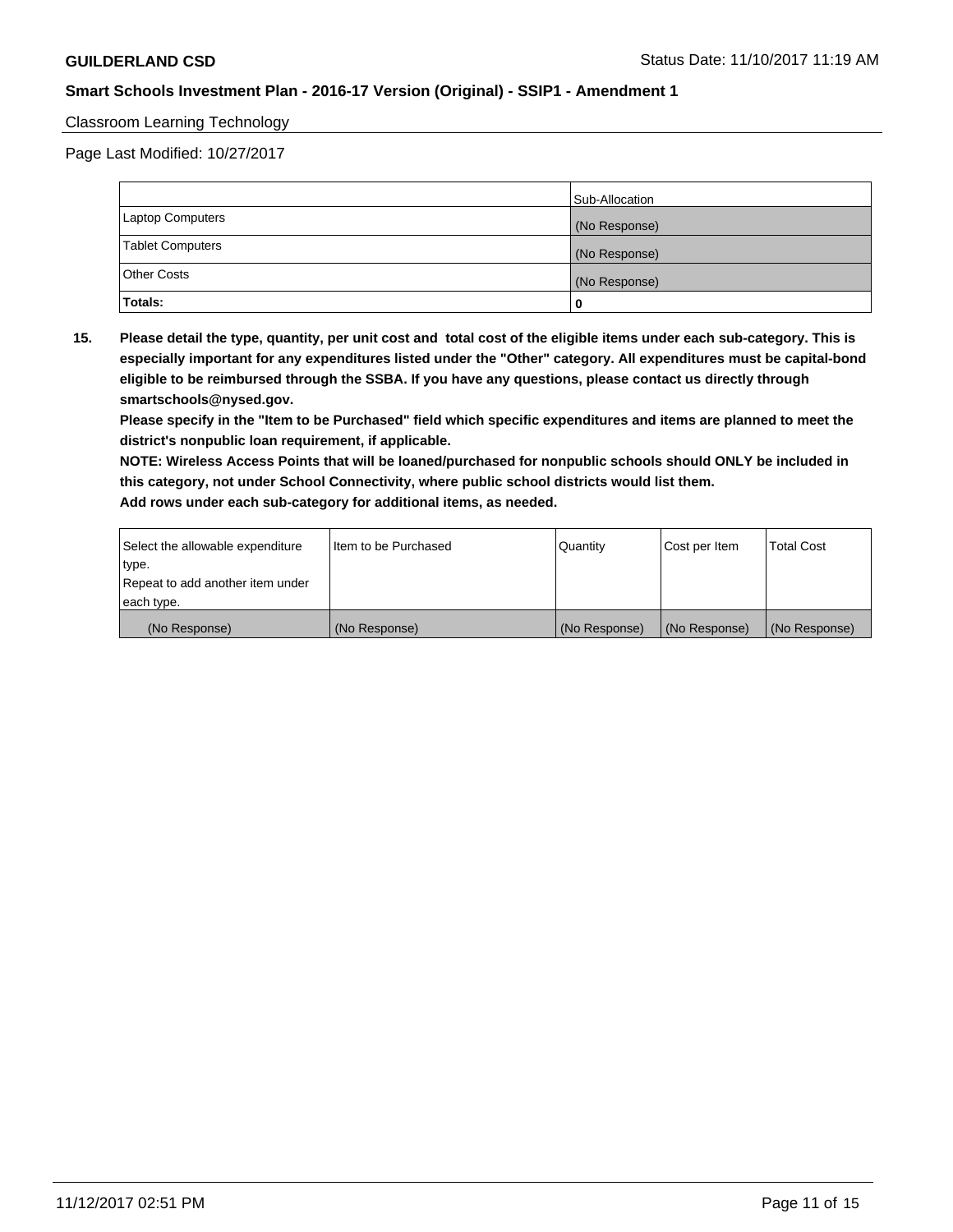#### Pre-Kindergarten Classrooms

Page Last Modified: 10/27/2017

**1. Provide information regarding how and where the district is currently serving pre-kindergarten students and justify the need for additional space with enrollment projections over 3 years.**

(No Response)

- **2. Describe the district's plan to construct, enhance or modernize education facilities to accommodate prekindergarten programs. Such plans must include:**
	- **Specific descriptions of what the district intends to do to each space;**
	- **An affirmation that pre-kindergarten classrooms will contain a minimum of 900 square feet per classroom;**
	- **The number of classrooms involved;**
	- **The approximate construction costs per classroom; and**

**- Confirmation that the space is district-owned or has a long-term lease that exceeds the probable useful life of the improvements.**

(No Response)

**3. Smart Schools Bond Act funds may only be used for capital construction costs. Describe the type and amount of additional funds that will be required to support ineligible ongoing costs (e.g. instruction, supplies) associated with any additional pre-kindergarten classrooms that the district plans to add.**

(No Response)

**4. All plans and specifications for the erection, repair, enlargement or remodeling of school buildings in any public school district in the State must be reviewed and approved by the Commissioner. Districts that plan capital projects using their Smart Schools Bond Act funds will undergo a Preliminary Review Process by the Office of Facilities Planning.**

**Please indicate on a separate row each project number given to you by the Office of Facilities Planning.**

| Project Number |  |
|----------------|--|
| (No Response)  |  |

**5. If you have made an allocation for Pre-Kindergarten Classrooms, complete this table.**

**Note that the calculated Total at the bottom of the table must equal the Total allocation for this category that you entered in the SSIP Overview overall budget.**

|                                          | Sub-Allocation |
|------------------------------------------|----------------|
| Construct Pre-K Classrooms               | (No Response)  |
| Enhance/Modernize Educational Facilities | (No Response)  |
| <b>Other Costs</b>                       | (No Response)  |
| <b>Totals:</b>                           | 0              |

**6. Please detail the type, quantity, per unit cost and total cost of the eligible items under each sub-category. This is especially important for any expenditures listed under the "Other" category. All expenditures must be capital-bond eligible to be reimbursed through the SSBA. If you have any questions, please contact us directly through smartschools@nysed.gov.**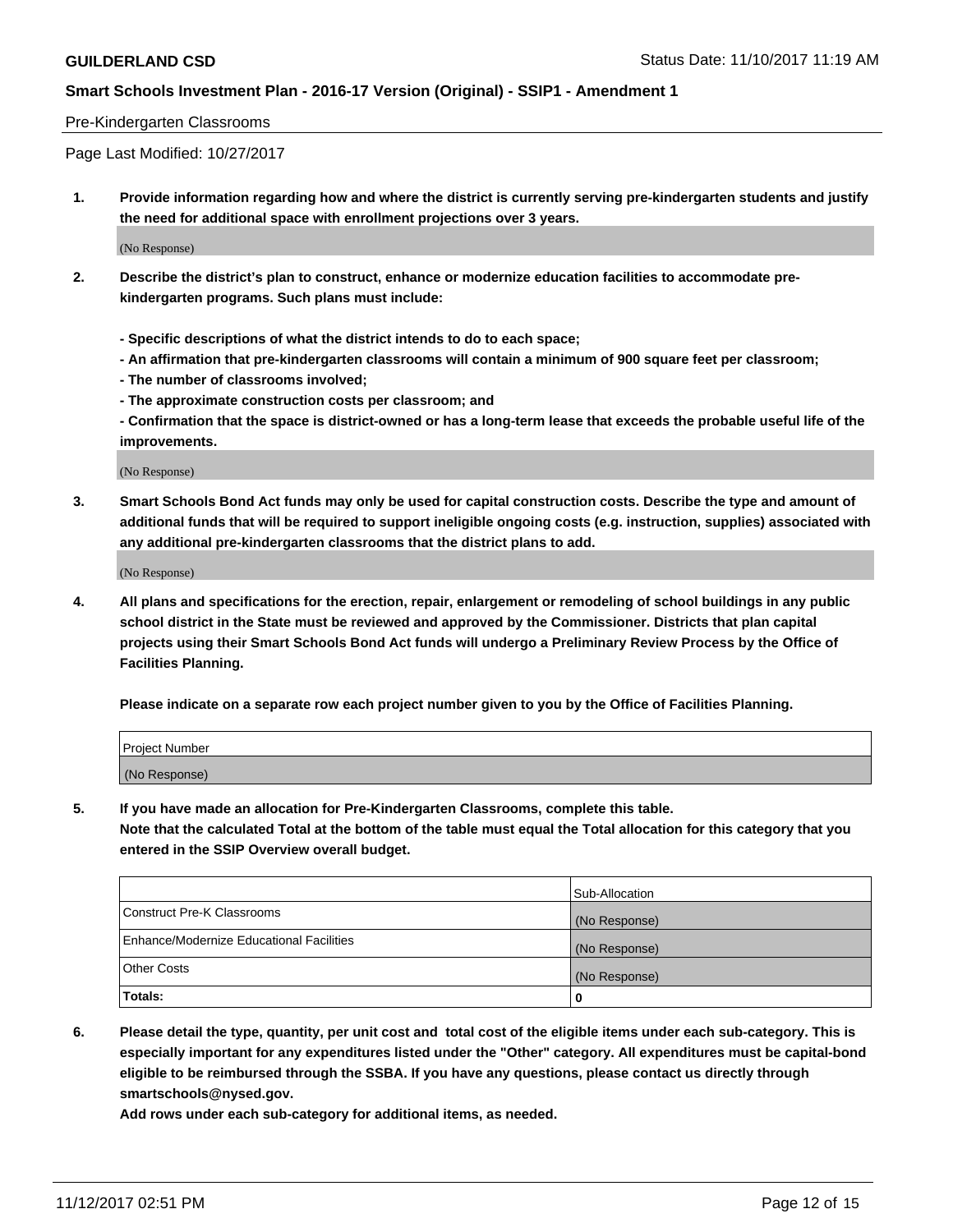# Pre-Kindergarten Classrooms

Page Last Modified: 10/27/2017

| Select the allowable expenditure | Item to be purchased | Quantity      | Cost per Item | <b>Total Cost</b> |
|----------------------------------|----------------------|---------------|---------------|-------------------|
| type.                            |                      |               |               |                   |
| Repeat to add another item under |                      |               |               |                   |
| each type.                       |                      |               |               |                   |
| (No Response)                    | (No Response)        | (No Response) | (No Response) | (No Response)     |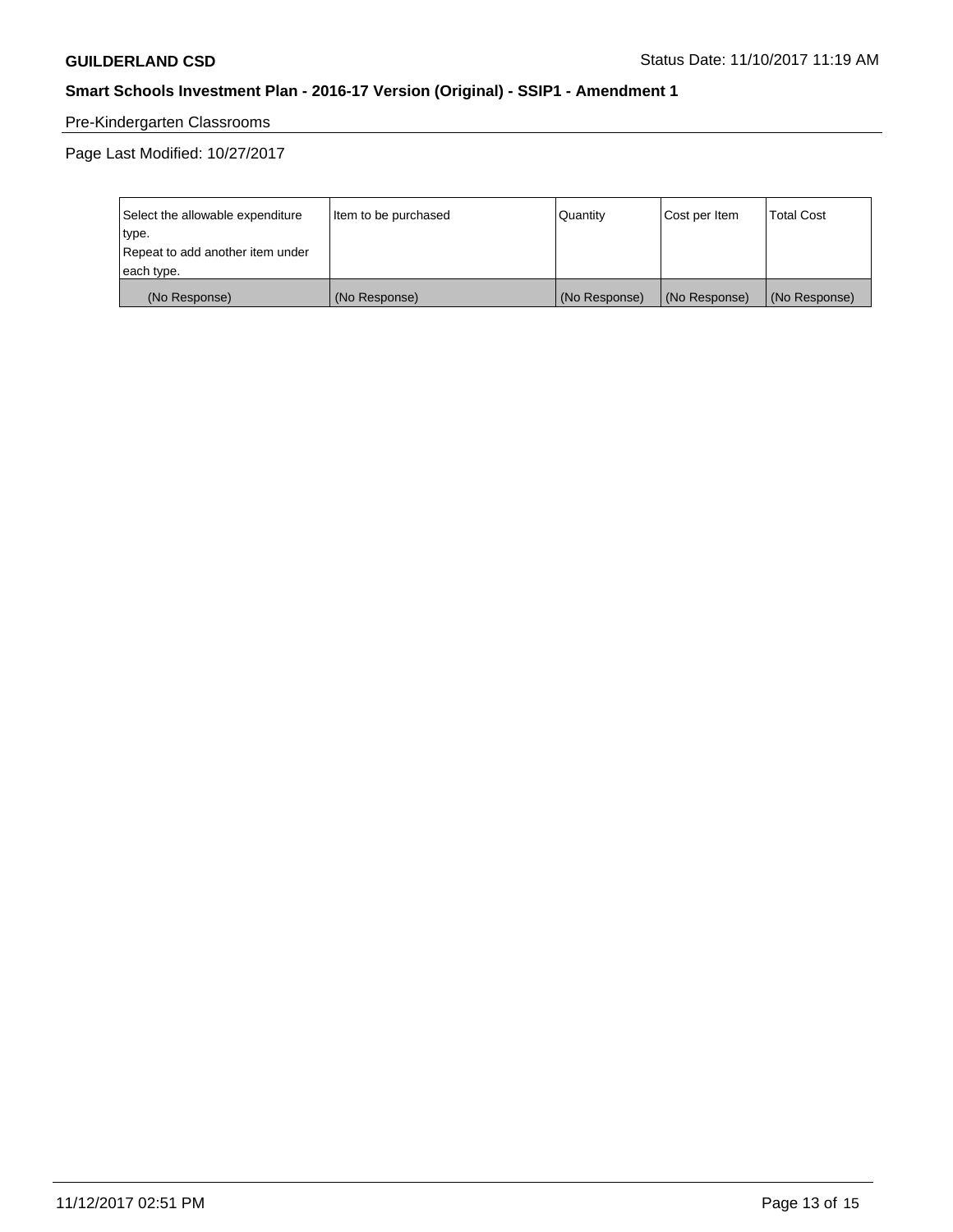Replace Transportable Classrooms

Page Last Modified: 10/27/2017

**1. Describe the district's plan to construct, enhance or modernize education facilities to provide high-quality instructional space by replacing transportable classrooms.**

(No Response)

**2. All plans and specifications for the erection, repair, enlargement or remodeling of school buildings in any public school district in the State must be reviewed and approved by the Commissioner. Districts that plan capital projects using their Smart Schools Bond Act funds will undergo a Preliminary Review Process by the Office of Facilities Planning.**

**Please indicate on a separate row each project number given to you by the Office of Facilities Planning.**

| <b>Project Number</b> |  |
|-----------------------|--|
| (No Response)         |  |

**3. For large projects that seek to blend Smart Schools Bond Act dollars with other funds, please note that Smart Schools Bond Act funds can be allocated on a pro rata basis depending on the number of new classrooms built that directly replace transportable classroom units.**

**If a district seeks to blend Smart Schools Bond Act dollars with other funds describe below what other funds are being used and what portion of the money will be Smart Schools Bond Act funds.**

(No Response)

**4. If you have made an allocation for Replace Transportable Classrooms, complete this table. Note that the calculated Total at the bottom of the table must equal the Total allocation for this category that you entered in the SSIP Overview overall budget.**

|                                                | Sub-Allocation |
|------------------------------------------------|----------------|
| Construct New Instructional Space              | (No Response)  |
| Enhance/Modernize Existing Instructional Space | (No Response)  |
| <b>Other Costs</b>                             | (No Response)  |
| Totals:                                        | 0              |

**5. Please detail the type, quantity, per unit cost and total cost of the eligible items under each sub-category. This is especially important for any expenditures listed under the "Other" category. All expenditures must be capital-bond eligible to be reimbursed through the SSBA. If you have any questions, please contact us directly through smartschools@nysed.gov.**

| Select the allowable expenditure<br>type.<br>Repeat to add another item under<br>each type. | Item to be purchased | Quantity      | Cost per Item | <b>Total Cost</b> |
|---------------------------------------------------------------------------------------------|----------------------|---------------|---------------|-------------------|
|                                                                                             |                      |               |               |                   |
| (No Response)                                                                               | (No Response)        | (No Response) | (No Response) | (No Response)     |